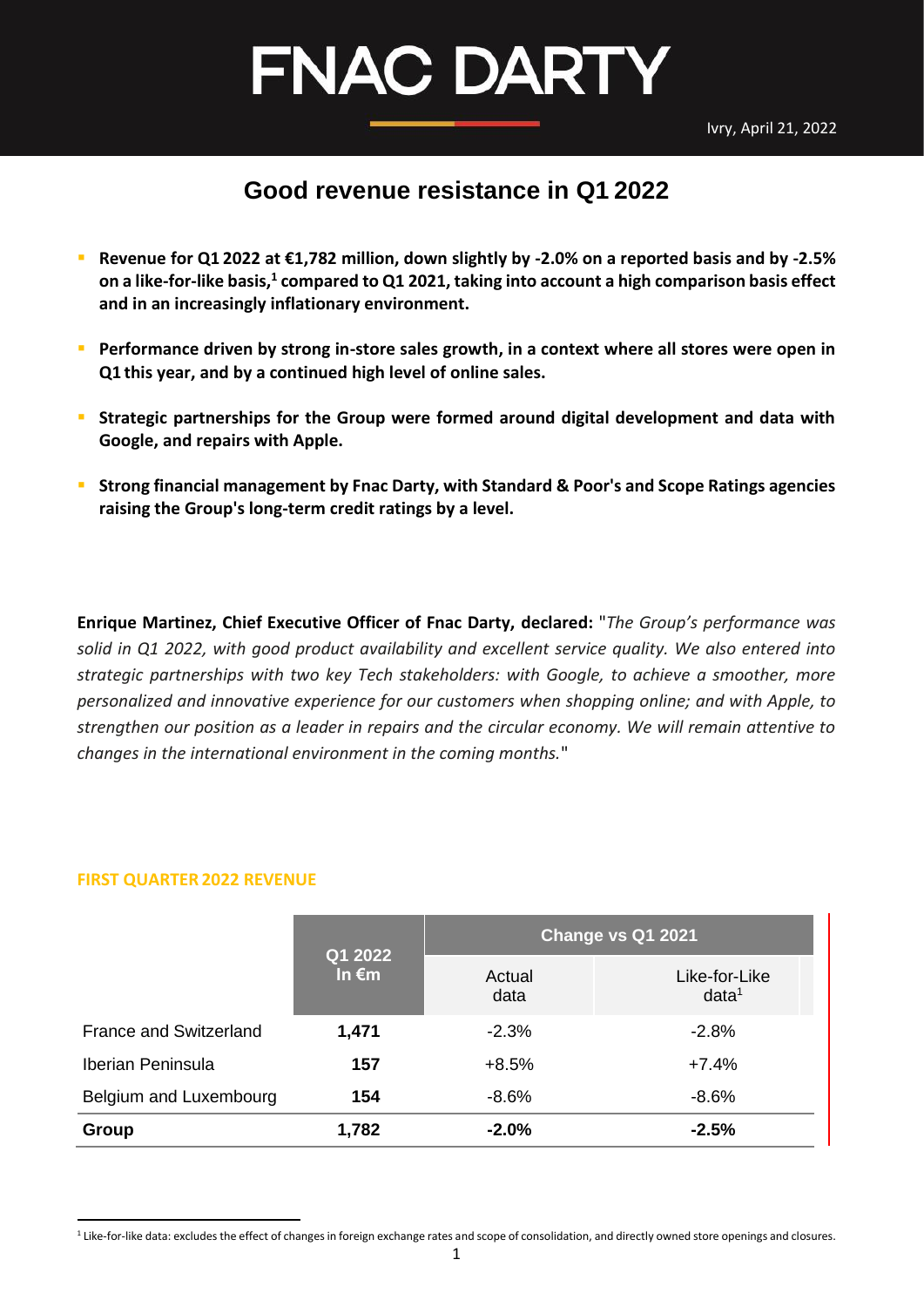#### **FIRST QUARTER 2022 KEY HIGHLIGHTS**

#### **Sales analysis for the quarter**

Group revenue reached  $\epsilon$ 1,782 million in Q1 2022, down -2.5% on a like-for-like basis<sup>1</sup> and -2.0% on a reported basis in the context of a very high comparison basis (as a reminder, the Group had recorded like-for-like growth of +21.7% in Q1 2021).

Compared to the *proforma* 2019 pre-crisis level<sup>2</sup>, the Group recorded solid growth in its sales of +7.8%, supported by an increase in the average checkout value and the conversion rate.

Compared to Q1 2021, the strong performance of in-store sales, with stores fully opened in Q1 2022, partially offset the consolidation of the digital business, which represents 23% of the Group's total sales. The omnichannel model continued its progression this quarter and accounts for more than 47% of total online sales, up +6 points from Q1 2021.

#### *Changes by product category*

During the quarter, the Group posted a decline in its sales of **appliances** mainly due to lower volumes in the market, coupled with a strong comparison basis effect inQ1, as the average selling price of large appliances is rising. **Consumer electronics** recorded a strong momentum in telephony, sound and photo, which was more than offset by the decline in categories that had benefited from the high demand for remote-working and home-learning equipment in connection with the health crisis. **Editorial products** continued to show strong sales growth in connection with the gradual recovery of in-store foot traffic, including books, video, and audio, while gaming sales declined. **Diversification** categories continued to record solid growth, which was driven mainly by urban mobility. Finally, **services** continued to grow in all areas, benefiting from the continued development of Darty Max and good credit momentum. Thanks to an easing of health restrictions and with a rich line-up, ticketing showed an encouraging recovery during the quarter.

#### *Changes by region*

In Q1 2022, sales in the **France and Switzerland** segment showed good resilience at €1,471 million, down [s](#page-0-0)lightly by -2.8% on a like-for-like basis $^1$ , given a difficult comparison basis effect related to restrictions imposed in Q1 2021 that had boosted product sales related to remote-working and home well-being. This performance was driven in particular by the strong sales momentum of editorial products, particularly of books, led by literature and manga comics, as well as the continued positive impact of the Culture Pass. In addition, Nature & Découvertes posted a recovery in sales with an increase in the average checkout value and a return of instore foot traffic to stores that were closed for much of Q1 last year. Finally, in Switzerland, the partnership with Manor continued during the quarter with 7 Fnac shop-in-shops opening within Manor, in accordance with the deployment plan. By summer, the Group still aims to have a total of 27 Fnac shop-in-shops within Manor stores.

Sale[s](#page-0-0) in the **Iberian Peninsula** amounted to €157 million, up +7.4% on a like-for-like basis<sup>1</sup>, in the context of a weaker comparison basis due to restrictions that had strongly impacted the region's performance in Q1 2021. Despite continued strong competitive pressure, mainly in Spain, stores posted double-digit growth in the region over the quarter related to higher traffic, more than offsetting the normalization of digital sales trends in both countries.

Revenue in the **Belgium and Luxembourg** region reached €154 million, down by -8.6% on a like-for-like ba[s](#page-0-0)is<sup>1</sup>. This decline is the result of a sluggish consumption environment in a context of particularly high inflation and

 $1$  Like-for-like data: excludes the effect of changes in foreign exchange rates and scope of consolidation, and directly owned store openings and closures.

<sup>2</sup> Including Nature & Découvertes on a full year basis.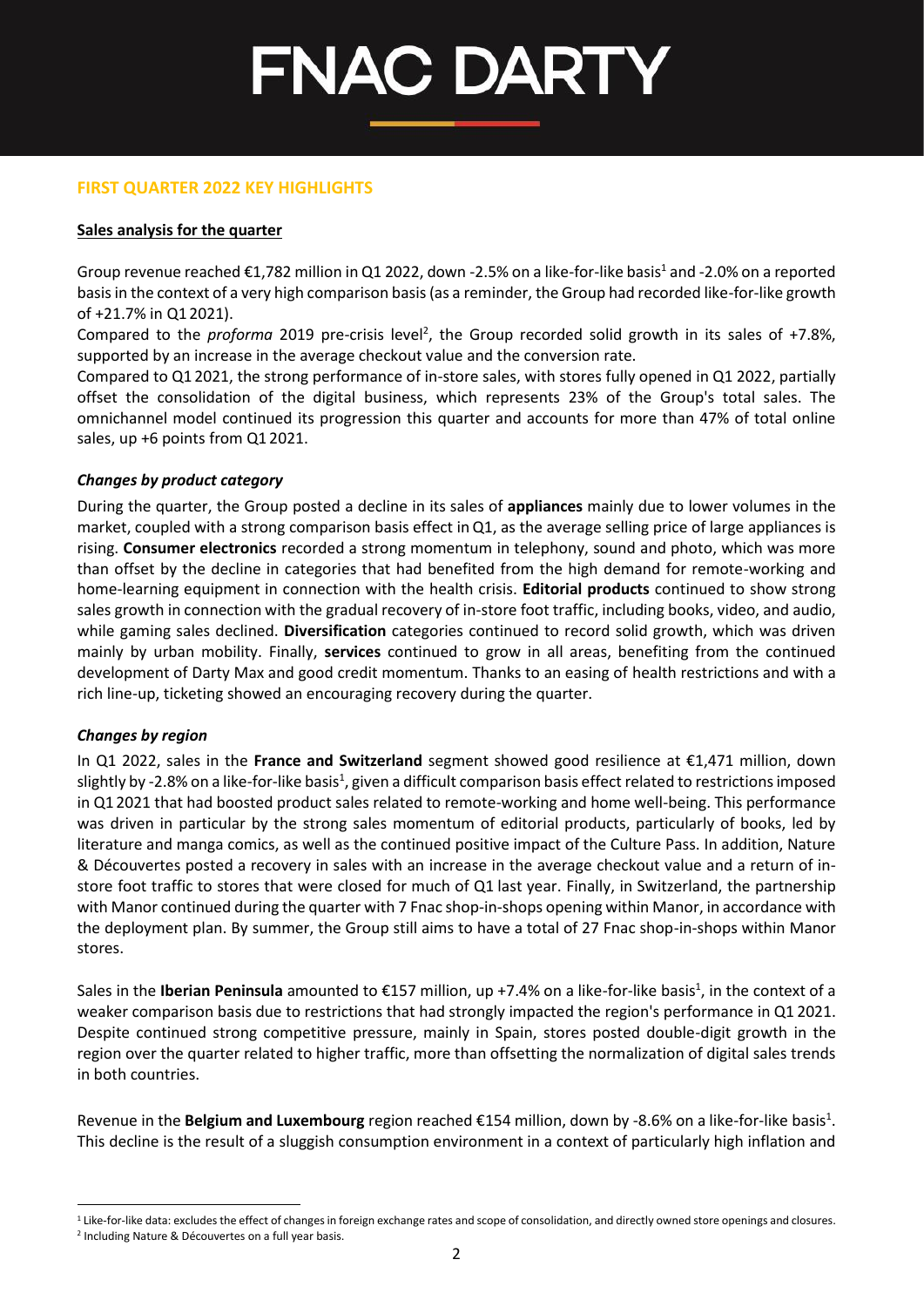sustained competitive pressure. Compared to 2019 *proforma* figures, sales in the region continued to grow by +3.8%.

#### **Gross margin rate**

The Group's gross margin rate increased by more than +40 basis points during the quarter compared to Q1 2021, mainly boosted by the recovery in ticketing activities and the positive impact of services related to the continued roll out of Darty Max.

#### **Strategic partnerships in digital and repairs**

Fnac Darty is pursuing strategic partnerships to continue its digital transformation and product reparability initiatives; two major focuses of its strategic plan Everyday.

On February 23, the Group entered into a **key strategic partnership** with **Google** that is focused on the Cloud and that is currently being deployed. Google Cloud Retail Search solution is being integrated into the Fnac.com and Darty.com websites. This will increase the performance of the search engine, both online and on mobile devices, through a simplified, personalized and enhanced online shopping experience for customers. This partnership will also allow Fnac Darty to further improve operational efficiency (such as promotion management and better prioritization of after-sales service responses) through the integration of data analytics and processing tools, machine learning and artificial Intelligence.

Moreover, on March 21, the Group announced that WeFix, the French leader in smart phone repair, had been officially accredited by **Apple** for repairs and so it will now have access to the brand's spare parts. All 142 WeFix points of sale will thus join the Apple Authorized Service Provider (AASP) network in France by summer 2022. This partnership also enables the Fnac and Darty brands to integrate AppleCare Services into the range of mobile insurance offered in-store as well as on the Group's e-commerce sites. The agreement strengthens the long-term relationship between Apple and Fnac Darty and enables Fnac Darty to confirm its commitment to the repair and durability of its products, with the aim of reaching 2.5 million repaired products per year by 2025.

#### **Continuation of the Group's responsible commitment**

In an inflationary environment, on February 23 Fnac Darty decided to make a commitment toward purchasing power by paying an exceptional purchasing power premium (*prime exceptionnelle de pouvoir d'achat* — PEPA) to its most directly affected employees. For employees working in France with a gross fixed annual salary of less than €35,000, the premium amounts to €400. The Group has also put a similar measure in place that is adapted to the specific context of each country in which it operates, except in Belgium, which has already benefited from a support measure for purchasing power. At the end of March, this premium was paid to more than 19,000 employees, or nearly 80% of the Group's employees, representing an impact on the Group's 2022 current operating income of more than €6 million.

#### **Recognition of the Group's strong financial management**

Fnac Darty is rated by the Standard & Poor's, Scope Ratings and Moody's rating agencies.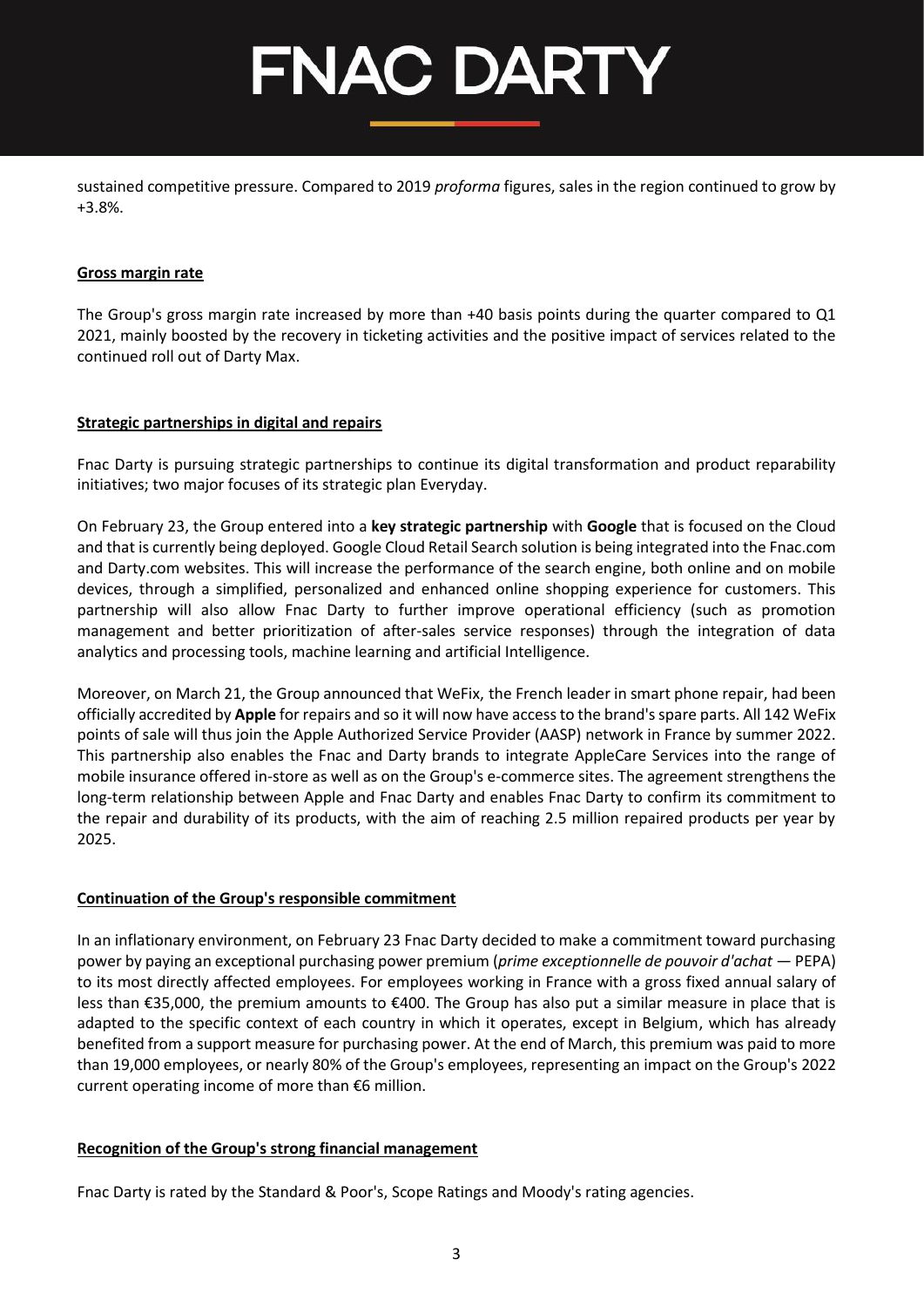On March 22 and April 1, the S&P and Scope Ratings agencies raised their Fnac Darty long-term credit rating by a level, demonstrating their confidence in the Group's omnichannel model, operational performance, and financial discipline, all of which have significantly improved its risk profile. Fnac Darty has BBB, BB+ and Ba2 ratings, assigned by Scope Ratings, Standard & Poor's, and Moody's, respectively, all with a stable outlook.

#### **Shareholding and governance**

Fnac Darty recently welcomed a new shareholder, Vesa Equity Investment, which notified the Group on April 12 that it holds more than 13% of Fnac Darty's share capital and voting rights, but that it did not intend to seek the appointment of one or more members to the Board of Directors. The firm is now the Group's secondlargest shareholder.

Moreover, after receiving the opinion of the Appointments and Compensation Committee, the Board of Directors will propose to the General Meeting on May 18, 2022 to renew the directorship of Jacques Veyrat for a term of three years, as well as those of Daniela Weber-Rey and Jean-Marc Janaillac for a four-year term each.

The Board of Directors will also submit to the General Meeting the appointment of Stefanie Meyer as an independent director for a two-year term<sup>1</sup>, replacing Delphine Mousseau, who resigned as director on January 26, 2022. This appointment, in accordance with the Board's diversity policy, would strengthen the gender balance, diversity of profiles and the key skills within the Board of Directors. The Board's level of international experience would thus be preserved, as well as its expertise in retail and digital development, with Stefanie Meyer having held the position of Vice-President Group Projects and PMO (Program Mgt. Office) at Ceconomy AG from 2018 until February 2022. It should be noted that, in view of the AFEP-MEDEF independence criteria, Stefanie Meyer is considered to be an independent director.

Thus, at the end of the General Meeting and subject to your vote in favor, the Board of Directors would remain composed of 14 members, including 11 independent members, 2 members representing employees and 6 women. The composition of the Board would thus comply with the AFEP-MEDEF Code as regards the number of independent directors on the Board and meet the legal obligation as regards the male/female ratio represented on the Board, i.e. at least 40% of each sex.

#### **OUTLOOK**

The year 2022 has started with rising inflation and geopolitical uncertainties that will impact visibility in the coming months. Although Fnac Darty does not have any sites in the conflict zone between Russia and Ukraine, nor does Fnac Darty procure from suppliers based in that area, the Group remains attentive to the evolving situation and its potential impact on its activities and results.

After a first quarter in which the Group managed to preserve its gross margin rate, Fnac Darty is particularly vigilant about changes in its markets in the coming months, with inflation on the rise and a decline in the consumer confidence index. Nevertheless, the Group remains confident in its ability to outperform the markets in which it operates, as it has already demonstrated in recent years, through its position as a leading omnichannel player. The Group's priority for this year remains above all to optimize its gross margin rate, thanks to strong supply management, its wide range of products and services, and its ability to reflect price increases, particularly in the more premium product categories where the range is regularly renewed. These

<sup>&</sup>lt;sup>1</sup> In accordance with the rule of rescheduling of mandates.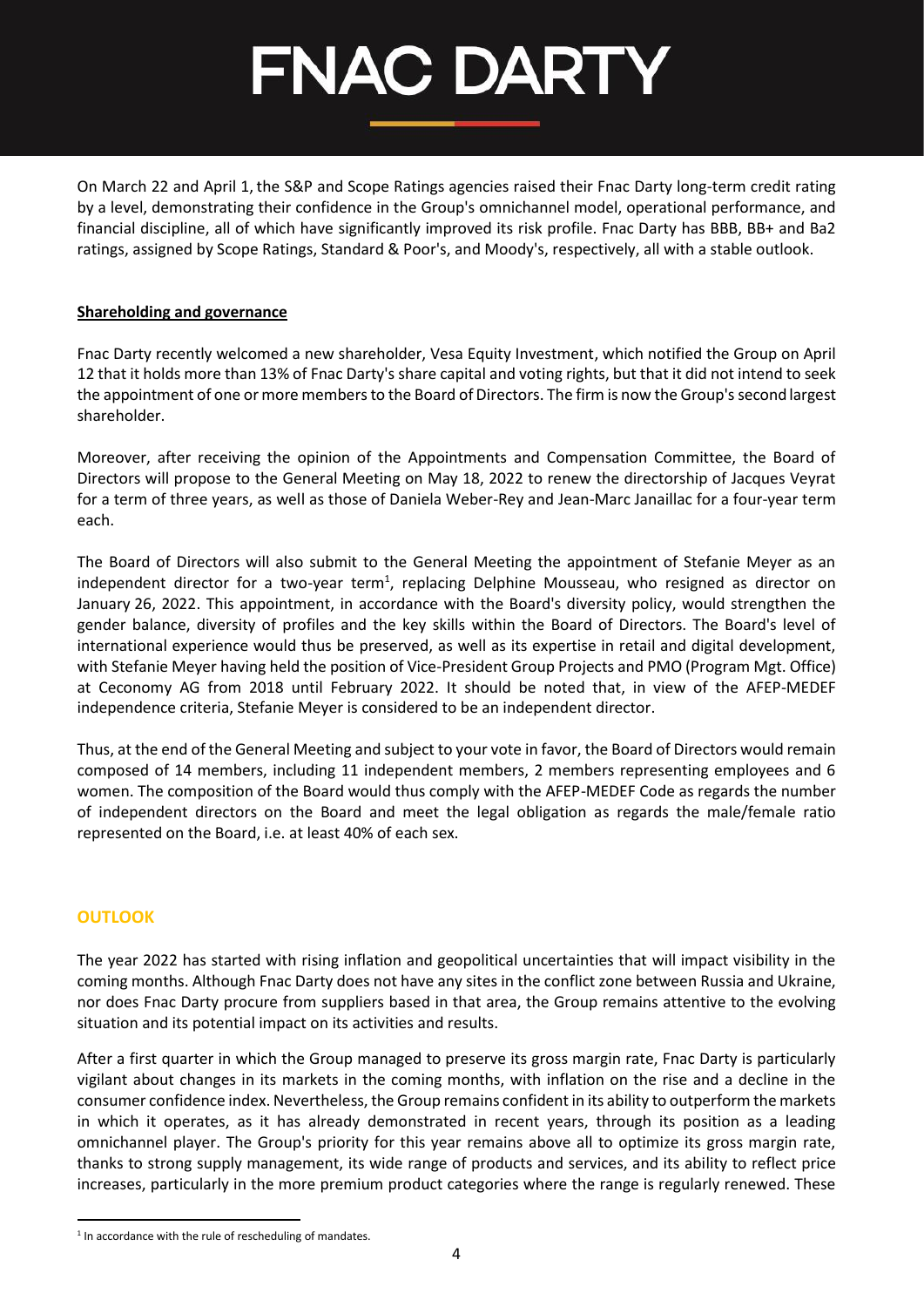

drivers will be complemented by robust cost control through the Group's annual performance plans to partially offset the impact of inflation, which is expected to be higher than in previous years.

Finally, the Group will continue to execute its strategic plan Everyday and confirms its objectives of achieving<sup>1</sup> cumulative free cash-flow from operations<sup>[5](#page-4-0)</sup> of approximately  $\epsilon$ 500 million over the 2021–2023 period, and free ca[s](#page-4-0)h flow from operations<sup>5</sup> of at least  $\epsilon$ 240 million annually from 2025.

<span id="page-4-0"></span>**\*\*\*\*\*\*\*\*\*\*\*\***

#### **FIRST QUARTER 2022 REVENUE**

**Jean-Brieuc Le Tinier, Chief Financial Officer of the Group,** will host a conference call for investors and analysts on Thursday, April 21, 2022, at 6:30 pm (CET); 5:30 pm (UK), 12:30 pm (East Coast USA).

Please registe[r here](https://event.loopup.com/SelfRegistration/registration.aspx?booking=ZAqJUPruj3u0pX3yJbbY8bojc1xWXMV77Cp3s2akWE4=&b=528f7d33-d6cf-439e-b143-56d7da6b8e57) to only attend the conference by phone and to be able to ask questions during the Q&A session.

A presentation will be broadcast live, which you will be able to access by clicking on the following link: [here](https://channel.royalcast.com/landingpage/fnacdartyfr/20220421_1/)

Listen to the recording at Fnac's website: [https://www.fnacdarty.com/en/.](https://www.fnacdarty.com/en/)

#### **CONTACTS**

| ANALYSTS/INVESTORS | Stéphanie Laval | stephanie.laval@fnacdarty.com<br>+33 (0)1 55 21 52 53  |
|--------------------|-----------------|--------------------------------------------------------|
|                    | Marina Louvard  | marina.louvard@fnacdarty.com<br>+33 (0)1 72 28 17 08   |
| <b>PRESS</b>       | Audrey Bouchard | audrey.bouchard@fnacdarty.com<br>+33 (0) 6 17 25 03 77 |
|                    | Alexandra Redin | alexandra.redin@fnacdarty.com<br>+33 (0) 6 66 26 05 18 |

<sup>1</sup> Excluding IFRS 16.